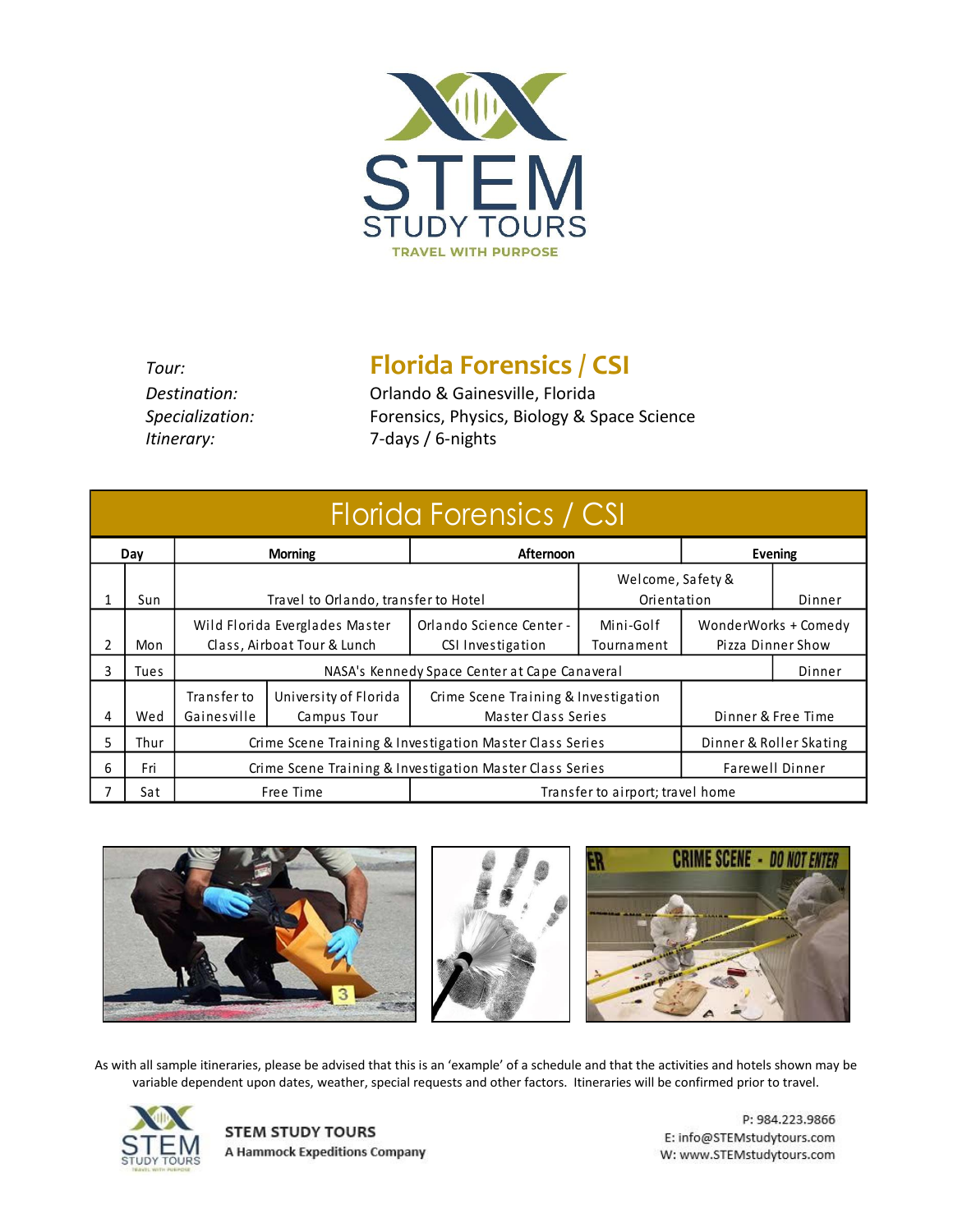### *Day 1*

#### *Dinner on arrival, dependent upon flight times*

Travel to Florida arriving at in the afternoon or early evening. After boarding your motorcoach you will be transferred to your hotel on International Drive. After check-in, we'll have our Welcome, Safety & Orientation meeting and get settled in. Later, we'll have time to rest and relax or if you arrive early enough and would like to plan an activity, we're happy to make the arrangements. There's plenty to do both at the hotel and in the nearby areas. Dinner will be at your hotel this evening.

*Sample Hotel: Springhill Suites, International Drive* - Innovatively designed and ideally located for our groups, this suite hotel is a great place to relax, refuel and enjoy everything the area has to offer. Located minutes from great dining and attractions, groups will make themselves at home in spacious suites that include two queen beds, a pull-out sofa sleeper, mini-refrigerator, microwave, coffeemaker, complimentary high-speed Internet and more. Hotel amenities include an on-site fitness center, an outdoor heated pool, a business center, and a guest market. Breakfast is served at our hotel each morning.



After check-in, we'll get settled, have our Welcome, Safety & Orientation Meeting and have dinner. There's plenty to do both at the hotel and in the nearby areas.

# *Day 2*

#### *Breakfast, lunch & dinner included*

Today is the day to have fun and learn about Florida. We'll start the day visiting the northern Florida Everglades, taking an airboat ride and learning about alligators in the wild; lunch is included. In the afternoon, we'll start our Forensic journey at the Orlando Science Center with a specialized CSI Master Class. Later, we'll try our hand at mini-golf before wrapping up the day with a pizza party!



*Wild Florida Airboat Tours* - Located 45-minutes outside of Orlando, a visit into the Florida Everglades will be the wildest adventure you'll find in Central Florida. Experience a part of Florida that hasn't changed much from



**STEM STUDY TOURS A Hammock Expeditions Company** 

P: 984.223.9866 E: info@STEMstudytours.com W: www.STEMstudytours.com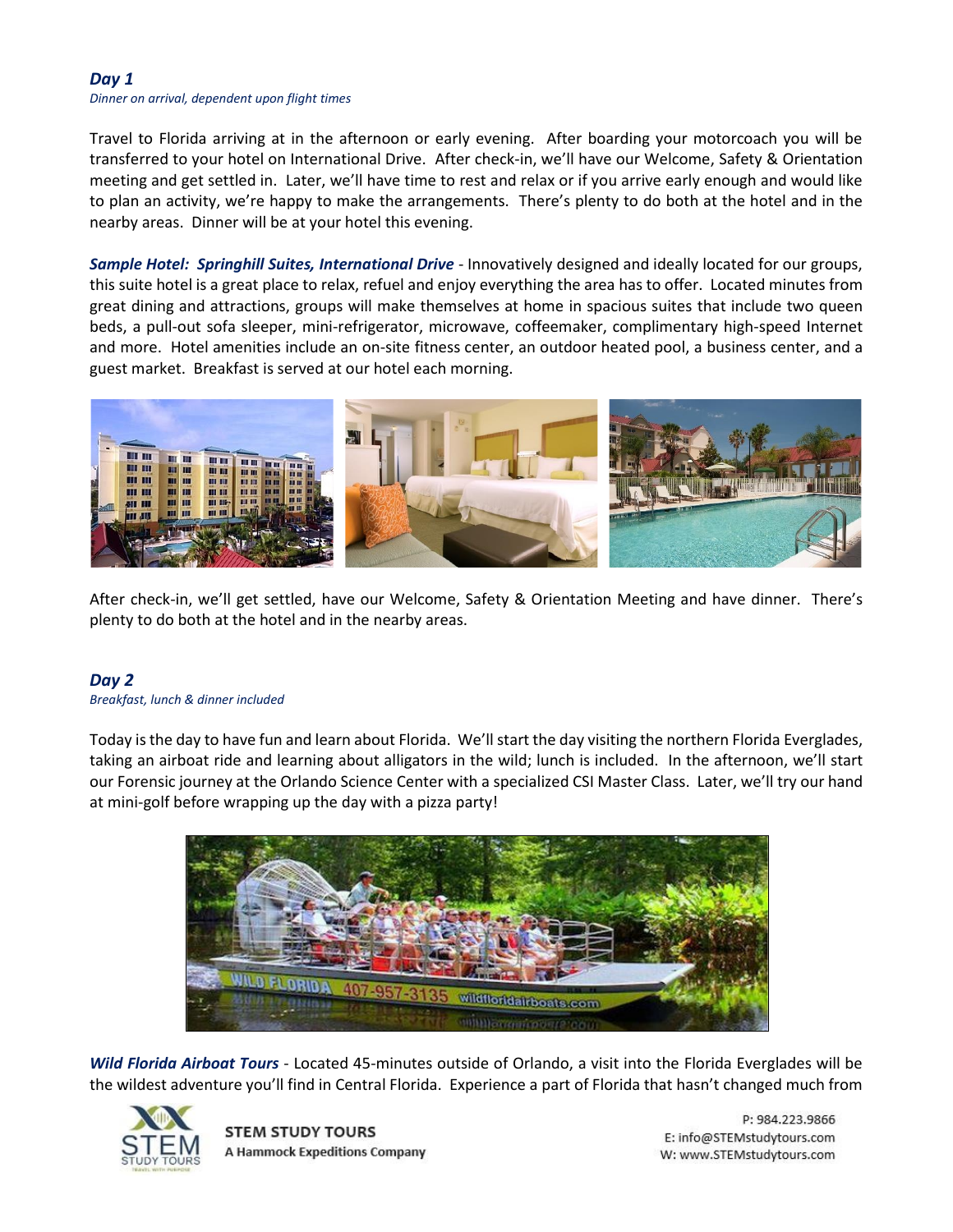when early pioneers arrived in covered wagons in the 1800s. Climb aboard a U.S. Coast Guard certified airboat and catch a glimpse of alligators, eagles, turkeys, wild boars, roseate spoonbills, and other native creatures. Stroll through the Wildlife Park where you can see lemurs, sloths, zebras, and other animals native to South America, Africa, and Australia. Wild Florida is a feast for the eyes and the soul.

**Educational Components**: 1) Airboat Eco-Tour. Students will see a variety of animal and plant wildlife identified by airboat captains. Topics covered will include the Florida Ecosystem, native and invasive species, and interdependence attributes. 2) Alligator Presentation. Students will get an up-close look at alligators with an in-depth presentation of topics including lifecycle, diet, anatomy/physiology and behavioral aspects. 3) Wildlife Park. Students will tour the wildlife park with over 100 species of native and exotic animals including a walk through 'Hawk Swamp' to see what Florida looked like 1,000 years ago. Topics include the swamp ecosystem, endangered and threatened species, adaptations and characteristics of animals. Your excursion will include a 1 hour airboat tour, an alligator demonstration with photo, a BBQ lunch plus admission to the Wildlife Park.

*Forensic Lab at Orlando Science Center* – This lab is designed to intrigue and interest your students as they discover how techniques such as chromatography, blood typing and facial recognition computer software have changed the world of crime solving. See how forensic scientists use biology, physics and chemistry in the field of criminology. Match ink samples with chromatography, identify mystery unknowns by their physical and chemical properties, learn blood-typing techniques, and create sketches of a suspect using facial composite computer software.

Afterwards, we're off for a **mini-golf challenge** before arriving at WonderWorks for a fabulous evening!

*WonderWorks & The Outta Control Magic Comedy Dinner Show* – Wonderworks is an amusement park for the mind, combining education and entertainment in over 100 hands-on exhibits for students of all ages. Students will feel the 65-mph hurricane force winds, be shaken by a 5.3 earthquake, play virtual sports, land the space shuttle, fly a fighter jet, lay on a bed of nails, design and ride their own roller coaster and even compete in a Laser Tag game in the world's largest Laser Tag Arena & Arcade.



Schools will also experience the "Outta Control Comedy/Magic Dinner Show" combining high-energy comedy improvisation with spectacular magic to thoroughly entertain audiences of all ages. During the show, schools will enjoy unlimited hand-tossed pizza, popcorn and soft drinks.

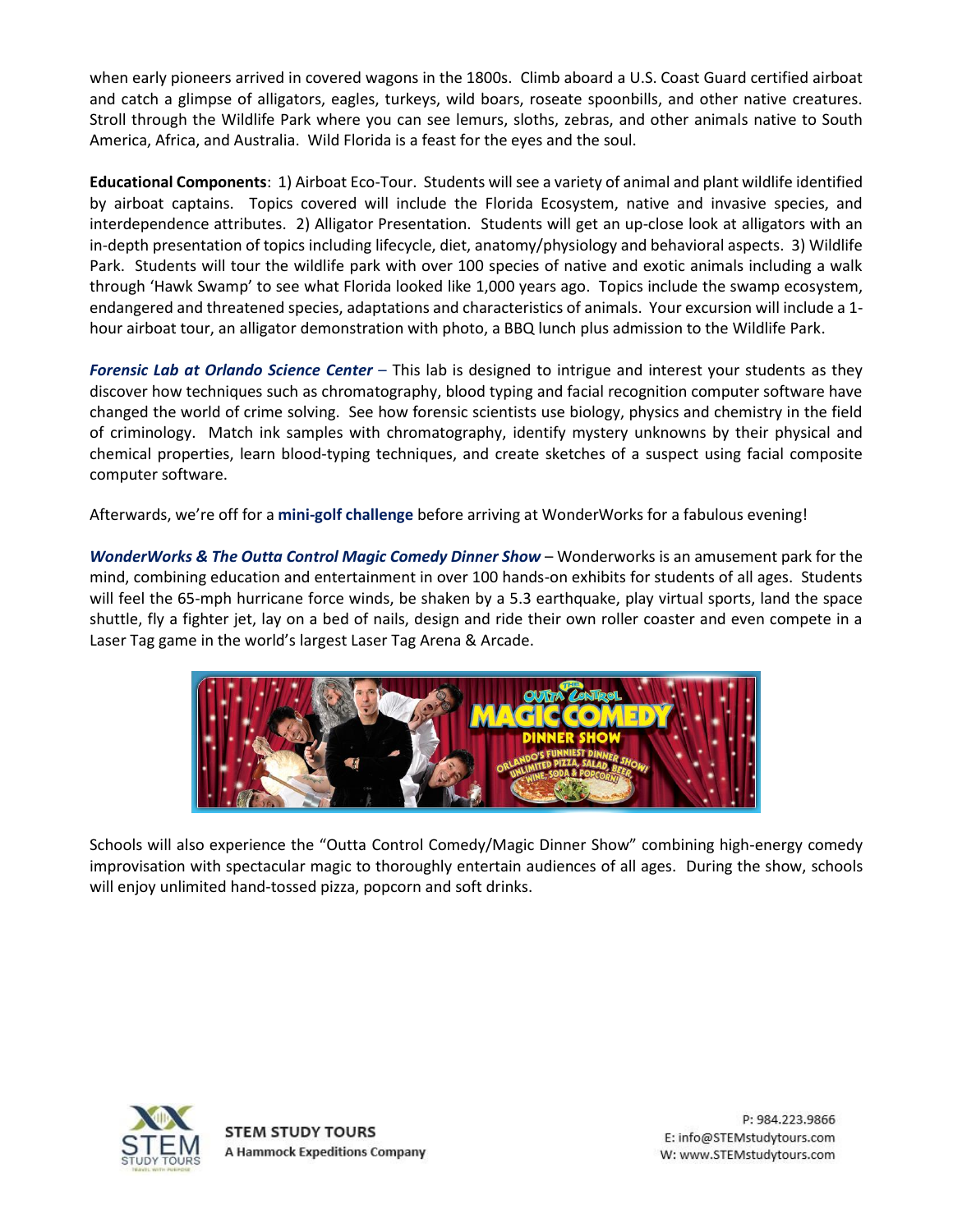#### *Day 3 Breakfast & dinner included; lunch on own*

Rise and shine for a spectacular space day! Today we're heading to Cape Canaveral on Florida's eastern coast, home to NASA's Kennedy Space Center.

*NASA's Kennedy Space Center* - John Glenn, Neil Armstrong, Sally Ride and Jim Lovell are just a few names of the brave men and women that have launched into space from Kennedy Space Center, and now it's your turn to become a part of the space program. Your full day of exploration includes real space hardware, authentic attractions, inspiring exhibits and hands-on experiences. The incredible accomplishments of the Apollo moon program return to life in



the amazing Apollo/Saturn V Center. In back-to-back IMAX® theatres, you'll feel the thrill of space exploration on five-story screens as you "float" right alongside NASA Astronauts. On guided tours into exclusive areas, you'll get a behind-the-scenes look at Kennedy Space Center's working space flight facilities. Strap in and experience interactive space flight simulators at the Astronaut Hall of Fame. Touch a real piece of Mars, see gigantic rockets, board the Space Shuttle Explorer and much more.

Your exploration of Kennedy Space Center starts with one of their world-renowned tours, where you depart the Visitor Complex to see awesome NASA facilities, including the massive launch pads, gigantic Vehicle Assembly Building, and exploring the awe-inspiring Apollo/Saturn V Center. There is much to do at the Visitor Complex when you return, from live action theatrical shows like Mad Mission to Mars, to the inspiring Astronaut Encounter briefing with an actual NASA Astronaut - one of the few people on Earth who have been to space. View ten-story high rockets from all eras of space exploration in the Rocket Garden, walk through a full-size Space Shuttle mock-up, see IMAX space films on gigantic five-story screens, and see an actual Gemini program capsule on display in Early Space Exploration.

**IMPORTANT TRANSPORTATION NOTE** – Please be aware that this day includes 10-hours of motorcoach time. As NASA is approximately a 1.5-hour drive from your hotel, the time reserved includes 3 hours of travel time plus 7-hours at NASA. If your school desires more time, we will be happy to book this for you but please be aware that motorcoach time is calculated hourly and you will be responsible for any additional fees incurred.

This evening we'll have dinner in our hotel.

## *Day 4*

*Breakfast & dinner included; lunch on own*

Rise and shine early today! We'll check-out of our hotel, board our coach and travel to Gainesville, Florida, home to the University of Florida, approximately a 2-hour drive.

*University of Florida Campus Tour* - The best way to get to know the University of Florida is to see the University of Florida. Tours are available Monday through Friday, beginning with a 30-minute information session followed by a 90-minute walking tour led by students. Groups are encouraged to wear comfortable shoes and clothing suitable for the climate. While tour groups do not enter campus buildings, visitors are encouraged to explore campus before or after the tour.

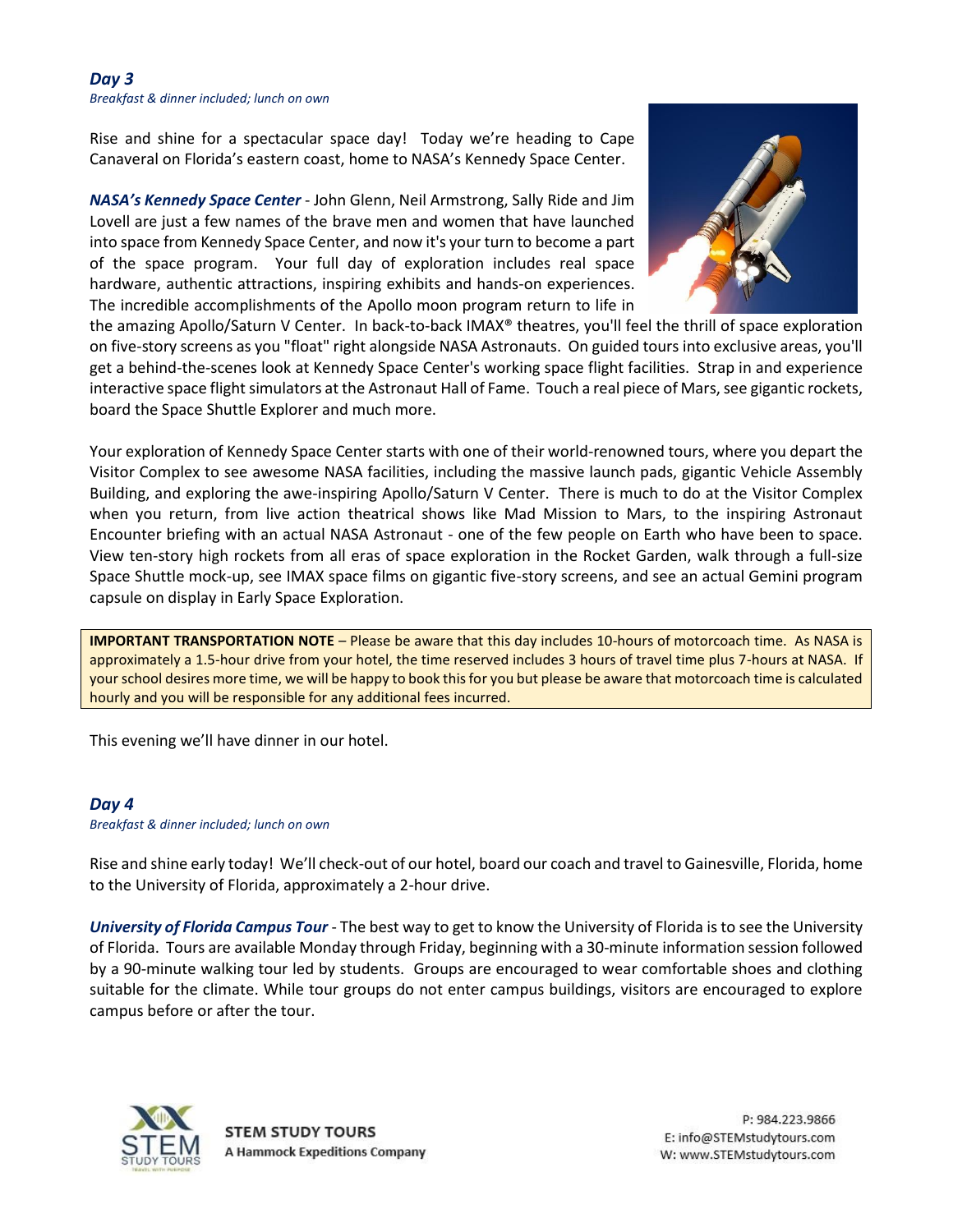

*Important: Tours are not offered during state and university holidays or during breaks between university semesters when classes are not in session at UF.*

After our Campus Tour, we'll head to the CSI Academy of Florida where we'll be working for the next few days.

*The CSI Academy of Florida* - A 28,000-square-foot, state-of-the-art facility is housed on 7-acres of land and used for hands-on forensic science training. The academy trains police officers, state investigators and CSI techs from across America and beyond and is our partner in providing this once-in-a-lifetime opportunity for our students.



Students will learn from real crime scene investigators and get hands-on experience with criminal investigations. Students will be in and out of crime scenes learning how to lift prints from all types of surfaces, how to do casting impressions of footprints and/or tire prints, alternate light source applications, crime scene photography, blood spatter analysis, sketching and diagramming of crime scenes, courtroom testimony and more. The program is structured to highlight the importance of learning how to collaborate in teams all while building one's own knowledge foundation and confidence through their own individual efforts while working on realistic simulated crime scenes.

Your forensics training team is comprised of the best representatives in the field of Crime Scene Investigation. Each of the instructors is an expert, many recognized nationally, in his or her respective field. They'll help take your CSI skills to the next level and train you in critical thinking and the most advanced techniques in forensic science. Each of them has extensive education and experience in the private and public sector, and each maintains a current Florida license or certificate in their respective fields. Course exercises are based on reallife cases that the instructors have dealt with over the course of their careers.





**STEM STUDY TOURS A Hammock Expeditions Company** 

P: 984.223.9866 E: info@STEMstudytours.com W: www.STEMstudytours.com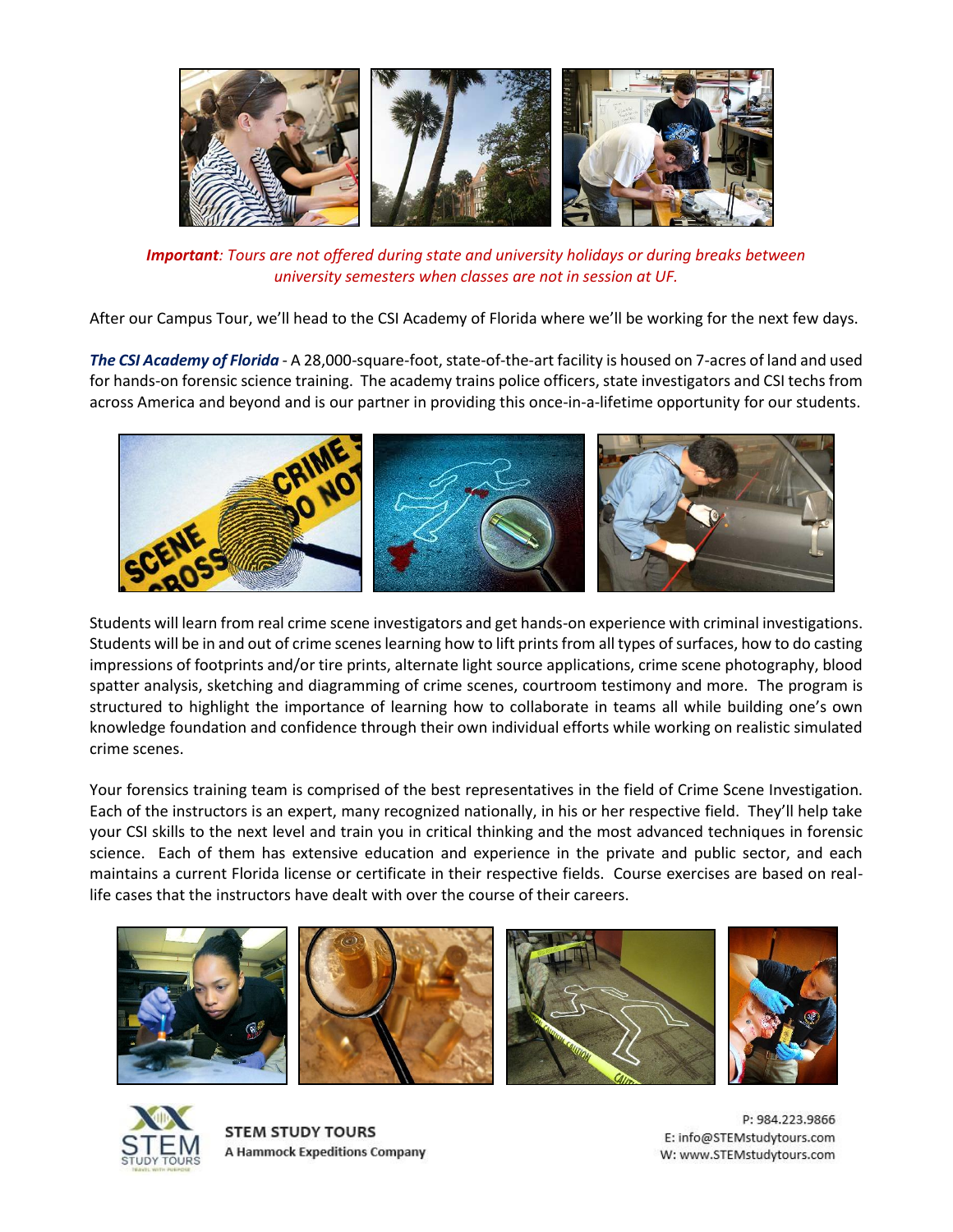*Introduction to Crime Scene Investigation* - From the specifics of approaching and securing a crime scene to the presentation of evidence in the courtroom, this scenario-based course will give students exposure to the principles and practices of crime scene investigations. This is the foundational course required for most advanced courses and is groundwork for beginning investigators to understand the basic techniques required for working active crime scenes.

Topics covered include:

- How to properly approach, document, and analyze a crime scene
- Photography basics
- Techniques to recover latent, patent, and plastic fingerprints and palm prints
- Basic bloodstain pattern analysis
- Shoe print and tire track documentation and casting techniques
- Trace evidence documentation and recovery
- Courtroom presentation

In the evening, we'll check into our hotel, get settled and have dinner.

*Sample Hotel: Holiday Inn Express Gainesville* – Rooms feature 2 queen beds to sleep 4 pupils or 2 staff. Hotel amenities include hair dryers, mini-refrigerators, microwaves, coffee makers, flat-screen TV, work desk with lamp, cable / satellite with premium channels, on-site business center, complimentary wi-fi in rooms, heated outdoor pool, fitness center, full breakfasts and complimentary coffee throughout the day.



## *Days 5 & 6*

#### *Breakfast & dinner included; lunch on own*

Today we'll be spending our entire days with Forensics training at the CSI Academy. Dinner will be local and in the early evening, so we have fun time to explore.

**Roller skating** is included on one evening, the other is free for us to take in the sights.

## *Day 7*

#### Breakfast included but dependent upon departure time

Today we'll end our tour with free time in the morning (dependent upon flight timings) and then traveling to the airport back in Orlando for our flight home, taking memories away with us that will last forever.